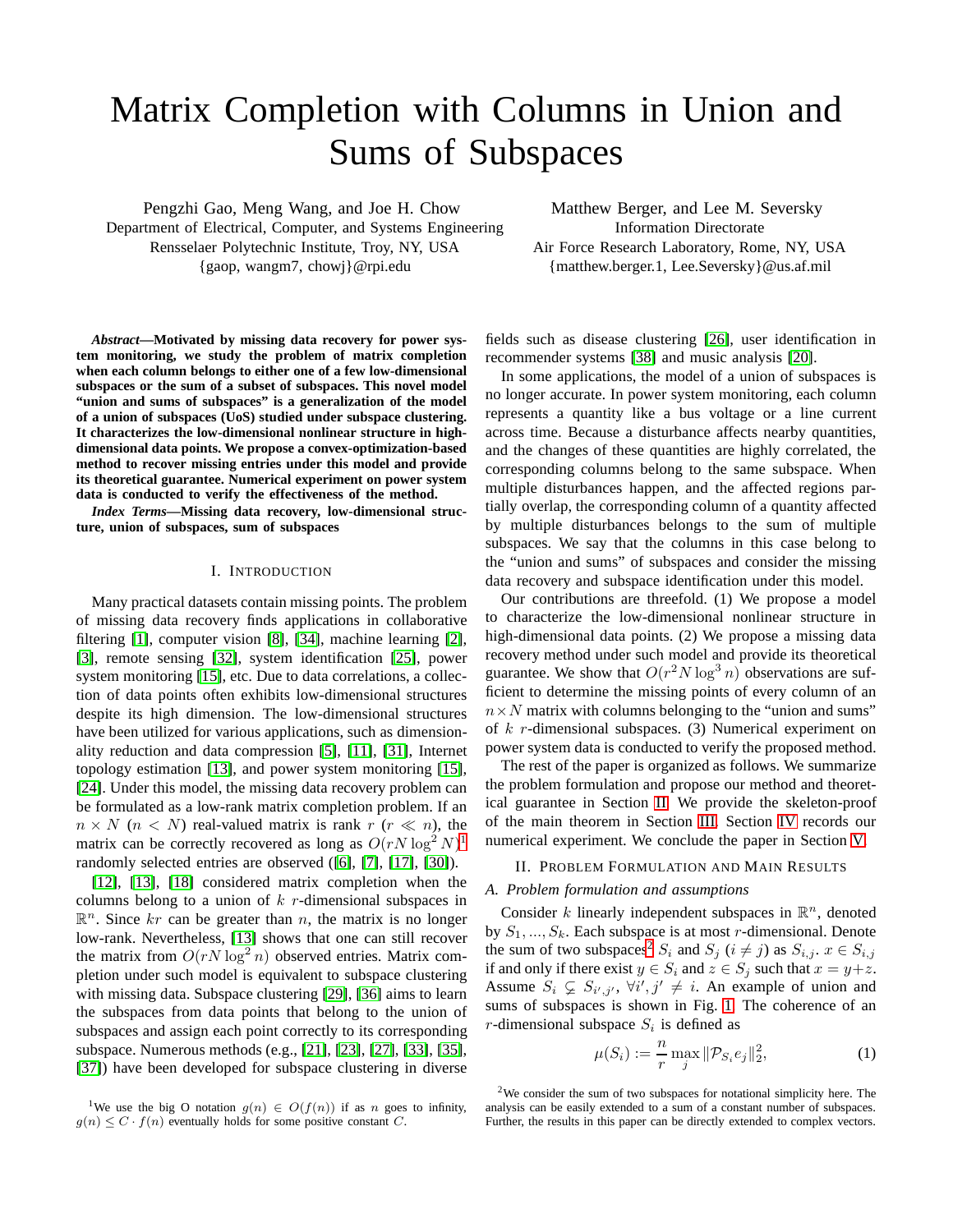where  $\{e_j\}$  are the canonical unit vectors for  $\mathbb{R}^n$ , and  $\mathcal{P}_{S_i}$  is the projection operator onto  $S_i$ . We have

$$
\mathcal{P}_{S_i} := U^i ((U^i)^T U^i)^{-1} (U^i)^T, \tag{2}
$$

<span id="page-1-0"></span>where  $U^i$  is the orthonormal column span of  $S_i$ . The coherence of  $x \in \mathbb{R}^n$  is defined as  $\mu(x) := n||x||_{\infty}^2/||x||_2^2$ . Note that  $||x||_{\infty}$  is the maximum absolute value of the entries of x.



Fig. 1: Lines  $S_1$ ,  $S_2$  and  $S_3$  are three one-dimensional subspaces in  $\mathbb{R}^3$ . x-marks stand for the points in  $S_{1,2}$ .

Consider a real-valued  $n \times N$  matrix X. The  $l_2$ -norm of each column is at most one. We say  $X$  is in the "union and sums" of  $\{S_1, ..., S_k\}$  if the columns of X belong to the union of  $S_i$  and  $S_{i,j}$  for  $i, j \in \{1, ..., k\}$ .  $p_i$  denotes the fraction of columns belong to  $S_i$ .  $p_{ij}$  denotes the fraction of columns belong to  $S_{ij}$ . Define  $q_i = \sum_{j \neq i} p_{ij}$ ,  $p_* = \min_i (p_i)$  and  $q_* = \min_i (q_i)$ . Given a vector  $x \in \mathbb{R}^n$  and a positive constant  $\epsilon$ , we define the ball centered at  $x_0$  with radius  $\epsilon$  as

$$
B_{x_0,\epsilon} = \{ x \in \mathbb{R}^n \mid \|x - x_0\|_2 \le \epsilon \}. \tag{3}
$$

Define  $S_{i,\epsilon}$  as the subset of points in  $S_i$  that are at least  $\epsilon$  distance away from other subspaces and their sums. For the partially observed columns  $x_1$  and  $x_2$ , define the partial distance as  $\sqrt{n/q}$   $|| (x_1 - x_2)_{\omega} ||_2$ , where  $\omega$  is the common set of indices of size q where both  $x_1$  and  $x_2$  are observed. Given matrix M,  $||M||_*$  denotes its Nuclear Norm, which is the sum of singular values.  $||M||_{1,2}$  denotes the sum of the  $l_2$ -norms of its columns. We assume  $X$  satisfies the following assumptions.

**A1**. The coherences of  $S_i$  and  $S_{i,j}$  are bounded above by  $\mu_0$ . The coherence of each column is bounded above by  $\mu_1$ . For any pair of columns,  $x_1$  and  $x_2$ , the coherence of  $x_1 - x_2$ is also bounded above by  $\mu_1$ .

**A2**. Let  $0 < \epsilon_0 < 1$ . There exist constants  $0 < v_0 \leq$ 1 and  $0 < v_1 < v_2 \le 1$ , depending on  $\epsilon_0$  such that: (i) The probability that a column selected uniformly at random belongs to  $S_{i, \epsilon_0}$  is at least  $v_0 p_i$ . (ii) If x belongs to  $S_{i, \epsilon_0}$ , the probability that a column selected uniformly at random belongs to both  $B_{x,\epsilon_0/\sqrt{3}}$  and  $S_i$  is at least  $v_0(\epsilon_0/\sqrt{3})^r p_i$ , and the probability that it belongs to both  $B_{x,\epsilon_0}$  and any of  $S_{i,j}$ 's  $(j \neq i)$  is between  $v_1 \epsilon_0^{2r} q_i$  and  $v_2 \epsilon_0^{2r} q_i$ .

Disturbances happen in power systems constantly [\[22\]](#page-4-30). Each column of  $X$  represents the observations of a bus voltage or line current across time. One disturbance may affect nearby voltages and currents, and the corresponding columns belong to the same subspace, as discussed in [\[15\]](#page-4-7). When multiple disturbances happen, quantities affected by multiple overlapping disturbances belong to the sum of subspaces.

# <span id="page-1-1"></span>**Subroutine 1** Local Neighbor Matrix Selection

**Input:**  $s_0$ ,  $l_0$ ,  $\zeta_0$ ,  $\epsilon_0$  and  $t_0$ .

(i) Choose  $s_0$  columns uniformly at random as seeds and discard all with less than  $\zeta_0$  observations.

(ii) For each seed, find all columns with at least  $t_0$  observations at locations observed in the seed, and randomly select  $l_0$ n columns from each such set.

(iii) Form local neighbor matrix by selecting the columns with partial distance less than  $\epsilon_0/\sqrt{2}$  from each seed. **Return:**  $s'$  ( $s' \le s_0$ ) neighbor matrices  $\{M_\Omega^1, ..., M_\Omega^{s'}\}.$ 

<span id="page-1-2"></span>

|  | <b>Subroutine 2</b> Robust Subspace Completion for matrix $M_{\Omega}^{i}$ |  |
|--|----------------------------------------------------------------------------|--|
|  |                                                                            |  |

**Input:** Partially observed local neighbor matrix  $M_{\Omega}^{i}$ ,  $\lambda_{i}$ . Find  $(L_i^*, C_i^*)$ , the optimum solution to the following optimization problem.

<span id="page-1-3"></span> $\min_{L,C} ||L||_* + \lambda_i ||C||_{1,2}$  s.t.  $(L+C)_{\Omega} = M_{\Omega}^i$  $(4)$ Compute the SVD of  $L_i^* = U_i^* \Sigma_i^* V_i^{*T}$ . **Return:** The subspace  $S_i^*$ , represented by  $U_i^*$ .

Data losses often happen in power system due to communication congestion and device malfunction. To model the data losses, we assume each entry of  $X$  is observed independently with probability  $p_0$ .  $\Omega$  denotes the set of observed entries.  $M_{\Omega}$ denotes the observed entries in any submatrix  $M$  of  $X$ . Our goal is to recover  $S_1, ..., S_k$  and the missing entries from  $X_{\Omega}$ and classify each column to its corresponding subspace.

## *B. Missing data recovery and its theoretical guarantee*

We first define some key quantities used in our method.

$$
\delta_0 := cn^{-5}, \ s_0 := \lceil \frac{\log k + \log \frac{1}{\delta_0}}{(1 - \exp(-\frac{\eta_1 \mu_0^2 r^2 \log^3(4\beta_0 n)}{4v_0}))v_0 p_*} \rceil,
$$
\n
$$
l_0 := \lceil \max(\frac{2}{v_0(\frac{\epsilon_0}{\sqrt{3}})^r p_*}, \frac{8 \log (2s_0/\delta_0)}{nv_0(\frac{\epsilon_0}{\sqrt{3}})^r p_*}, \frac{12 \log (2s_0/\delta_0)}{nv_1 \epsilon_0^2 r q_*}) \rceil,
$$

 $\zeta_0 := \eta_1 \mu_0^2 r^2 \log^3(4\beta_0 n)/v_0$  and  $t_0 := \lceil 8\mu_1^2 \log(2s_0 l_0 n/\delta_0) \rceil$ ,

for some positive constant c and  $\eta_1$ . Note that  $\beta_0 \geq 1$  denotes the ratio of the number of columns that belongs to exactly one subspace to *n* in the neighbor matrices, and  $\beta_0 \leq l_0$ .

We first pick  $s_0$  columns, called seeds, uniformly at random from  $X_{\Omega}$  and select  $l_0n$  nearest neighbors to form a local neighbor matrix  $M_{\Omega}^{i}$  for each seed (Subroutine [1\)](#page-1-1). Secondly, Subroutine [2](#page-1-2) is applied to each  $M_{\Omega}^{i}$  to estimate the subspace. Thirdly,  $\{\hat{S}_1, ..., \hat{S}_k\}$  are identified from a set of candidate subspaces and used as the estimation of  $\{S_1, ..., S_k\}$ . Assign each partially observed column  $x_{\omega}$  to its closest  $\hat{S}_{ij}$  and use its closest point in  $\hat{S}_{ij}$  as an estimate of x (Subroutine [3\)](#page-2-1).

Our method differs from [\[13\]](#page-4-11) mainly in Subroutine 2. One recovers  $S_i$  from a group of partially observed columns. Under the UoS model, all these points belong to  $S_i$ , and low-rank matrix completion methods can be applied to identify  $S_i$ , as described in [\[13\]](#page-4-11). Under our generalized model, however, part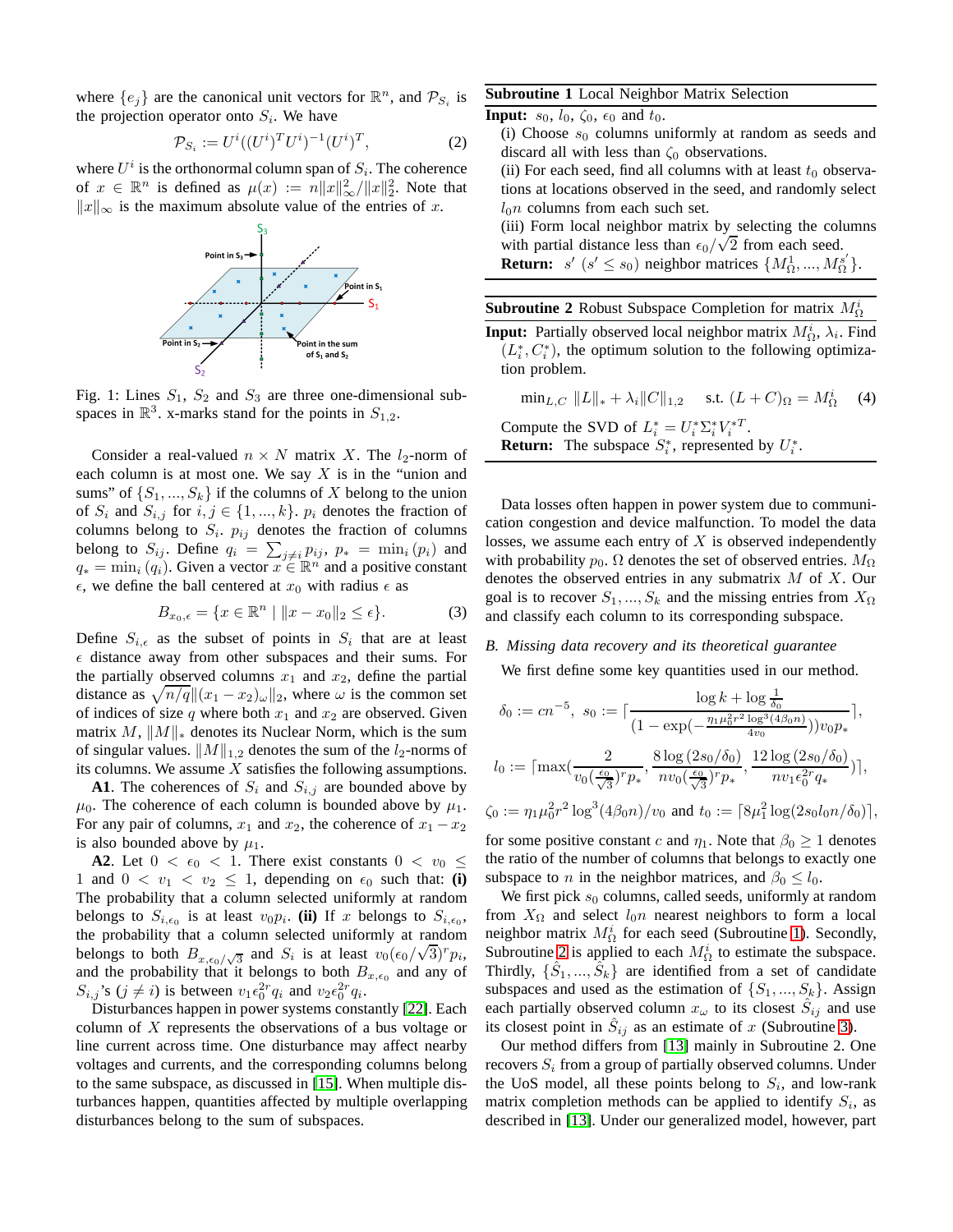## <span id="page-2-1"></span>**Subroutine 3** Subspace Refinement and Erasure Estimation

**Input:**  $s$  ( $s \leq s'$ ) candidate subspaces  $\{S_1^*,...,S_s^*\}$ . Partially observed matrix  $X_{\Omega}$ .

Sort  $\{S_1^*, ..., S_s^*\}$  in the increasing order of the rank, denoted as  $S_{(1)},...,S_{(s)}$ . Define  $\hat{S}_1 := S_{(1)}$ , and set j to be one. **for**  $i = 2, ..., s$  **do** 

**if**  $S_{(i)}$  is not in the span of  $\{\hat{S}_1, ..., \hat{S}_j\}$  and  $j \leq k$  **then**  $j \leftarrow j + 1$  and  $\hat{S}_j := S_{(i)}$ .

**end if**

**end for**

For each partially observed column  $x_{\omega}$ , find

<span id="page-2-11"></span>
$$
(i^*, j^*) = \arg\min_{i,j} (\|x_{\omega} - \mathcal{P}_{\omega, \hat{S}_{i,j}} x_{\omega}\|_2),
$$
 (5)

Estimate x by  $\hat{x} = \hat{U}^{i^*,j^*}((\hat{U}^{i^*,j^*}_{\omega})^T \hat{U}^{i^*,j^*}_{\omega})^{-1}(\hat{U}^{i^*,j^*}_{\omega})^T x_{\omega}$ .

**Return:**  $\{\hat{S}_1, ..., \hat{S}_k\}$  and  $\hat{X}$ .

of these points belong to  $S_{i,j}$  for some j, which can be viewed as a matrix separation problem [\[9\]](#page-4-31). We use [\(4\)](#page-1-3) to recover  $S_i$ . Its solution  $L^*$  represents a low-rank matrix containing points in the low-dimensional subspace, and  $C^*$  represents a columnsparse matrix containing points not in the subspace.

<span id="page-2-9"></span>**Theorem 1.** *Suppose that*  $n \geq 32$  *and each entry of* X *is observed independently with probability*  $p_0 \geq p$ . If

<span id="page-2-12"></span>
$$
\underline{p} \ge 2\eta_1 \mu_0^2 r^2 \log^3(4\beta_0 n)/(nv_0),\tag{6}
$$

$$
N \ge 2l_0 n (2s_0 l_0 n/\delta_0)^{-8\mu_1^2 \log p},\tag{7}
$$

<span id="page-2-8"></span>
$$
q_i \le \frac{\eta_2 v_0}{12v_2(\sqrt{3}\epsilon_0)^r} \frac{\underline{p}^2}{(1 + \frac{2\mu_0 r}{\underline{p}\sqrt{n}})^2 \mu_0^3 r^3 \log^6(4\beta_0 n)} p_i, \ \forall i, \ (8)
$$

*with probability at least*  $1-(3+s_0)\delta_0$ , *subspaces*  $\{S_1, ..., S_k\}$ *are correctly recovered for some*  $\beta_0 \geq 1$  *and positive constants*  $\eta_1$  *and*  $\eta_2$ *. Furthermore, with probability at least*  $1 - (4k(k (1) + 2)\delta_0$ , every fixed column of X is correctly recovered.

# III. SKELETON-PROOF OF THEOREM 1

<span id="page-2-0"></span>The proof follows the same line as the proof of Theorem 2.1 in [\[13\]](#page-4-11). The skeleton-proof will be presented according to the steps of the method. Please refer to [\[14\]](#page-4-32) for the proofs.

## *A. Selection of local neighbor matrix*

<span id="page-2-2"></span>**Lemma 1.** *Assume A1 holds. If the number of seeds,*

$$
s \ge \frac{\log k + \log \frac{1}{\delta_0}}{(1 - \exp(-\frac{\eta_1 \mu_0^2 r^2 \log^3(4\beta_0 n)}{4v_0}))v_0 p_*},\tag{9}
$$

*then with probability at least*  $1-\delta_0$ *, for all*  $i = 1, ..., k$ *, at least one seed is in*  $S_{i,\epsilon_0}$ , and each seed has at least  $\zeta_0$  *observed entries for some*  $\beta_0 \geq 1$  *and absolute constant*  $\eta_1$ *.* 

Lemma [1](#page-2-2) guarantees that if enough seeds are selected, then with high probability at least one seed is in  $S_{i,\epsilon_0}$ ,  $\forall i$ , and has at least  $\zeta_0$  observed entries.

<span id="page-2-3"></span>**Lemma 2** (Lemma 3 of [\[13\]](#page-4-11)). Assume A1 holds and let  $y =$  $x_1 - x_2$ . Assume there is a common set of indices  $\omega$  of size  $q \leq n$  where both  $x_1$  and  $x_2$  are observed. Let  $y_\omega$  denote *the corresponding subset of y. Then for any*  $\delta > 0$ *, if*  $q \geq$  $8\mu_1^2 \log(2/\delta)$ , then with probability at least  $1-\delta$ 

<span id="page-2-4"></span>
$$
||y||_2^2/2 \le n||y_\omega||_2^2/q \le 3||y||_2^2/2. \tag{10}
$$

We pick  $t_0 := [8\mu_1^2 \log(2s_0 l_0 n/\delta_0)]$ , then  $\delta = \delta_0/(s_0 l_0)$  in Lemma [2.](#page-2-3) From Lemma [2](#page-2-3) and the union bound, we know that with probability at least  $1-\delta_0$ , [\(10\)](#page-2-4) holds for all  $s_0 l_0 n$  columns selected in Step (ii) for all  $s_0$  neighbor matrices, where  $x_1$ and  $x_2$  represent a seed and a selected column for that seed respectively. Every point within  $\frac{\epsilon_0}{\sqrt{3}}$  of the seed has partial distance within  $\frac{\epsilon_0}{\sqrt{2}}$  of the seed and thus, would be selected in Step (iii). Every point selected in Step (iii), which means its partial distance is within  $\frac{\epsilon_0}{\sqrt{2}}$  of the seed, is within  $\epsilon_0$  away from the seed. For each seed  $x \in S_{i,\epsilon_0}$ ,  $T_x^1$  $\int_{x,\epsilon_0/\sqrt{3}}^{1}$  denotes the number of columns belong to both  $B_{x, \epsilon_0/\sqrt{3}}$  and  $S_i$ , and  $T_{x, \epsilon_0}^2$ denotes the number of columns belong to both  $B_{x,\epsilon_0}$  and any of  $S_{i,j}$ 's ( $j \neq i$ ). In the neighbor matrix of x, at least  $T_x^1$  $\int_{x,\epsilon_0/\sqrt{3}}^{\infty}$ columns belong to  $S_i$ , and at most  $T_{x,\epsilon_0}^2$  columns not in  $S_i$ .

<span id="page-2-13"></span>**Lemma 3.** *Assume A2 holds. If the number of columns selected for each seed,* ln*, such that,*

$$
l \ge \max\left(\frac{2}{v_0(\frac{\epsilon_0}{\sqrt{3}})^r p_*}, \frac{8\log\left(2s/\delta_0\right)}{nv_0(\frac{\epsilon_0}{\sqrt{3}})^r p_*}, \frac{12\log\left(2s/\delta_0\right)}{nv_1 \epsilon_0^2 r q_*}\right), \quad (11)
$$

*then with probability at least*  $1 - \delta_0$ *, it holds that* 

<span id="page-2-6"></span>
$$
T_{x,\frac{\epsilon_0}{\sqrt{3}}}^1 \ge n,\tag{12}
$$

<span id="page-2-5"></span>and 
$$
T_{x,\epsilon_0}^2/T_{x,\frac{\epsilon_0}{\sqrt{3}}}^1 \le 3v_2(\sqrt{3}\epsilon_0)^r q_i/(v_0 p_i), \ \forall i,
$$
 (13)

*for all the seeds* x *that belong to*  $S_{i, \epsilon_0}$  *for any i.* 

It guarantees that the local neighbor matrix of seed  $x$  in  $S_{i,\epsilon_0}$  has at least n columns in  $S_i$  and the number of columns not in  $S_i$  is upper bounded by [\(13\)](#page-2-5) when l is sufficiently large.

<span id="page-2-7"></span>**Lemma 4.** *If*  $N \ge 2l_0 n (2s_0 l_0 n/\delta_0)^{-8\mu_1^2 \log p}$  and  $\zeta_0 > t_0$ , *then Subroutine [1](#page-1-1) satisfies the following, at least one seed* x *belongs to*  $S_{i, \epsilon_0}$  *for each*  $i = 1, ..., k$ *, and* [\(12\)](#page-2-6) *and* [\(13\)](#page-2-5) *hold with probability at least*  $1 - 3\delta_0$ *.* 

Lemma [4](#page-2-7) says that if  $N$  is sufficiently large, at least one seed x is in  $S_i$ ,  $\forall i$ . Its neighbor matrix has at least n columns in  $S_i$ , and the ratio of the number of columns not in  $S_i$  to the number of columns in  $S_i$  is at most  $3v_2(\sqrt{3}\epsilon_0)^r q_i/(v_0p_i)$ .

# *B. Local subspace estimation*

We here show that  $\{S_1, ..., S_k\}$  can be correctly identified even when local neighbor matrices contain columns outside the subspace of interest.

<span id="page-2-10"></span>**Lemma 5.** Suppose there exists at least one seed x in  $S_i$  for *every*  $S_i$ ,  $i = 1, ..., k$  *such that* [\(12\)](#page-2-6) *holds, for every*  $S_i$ ,  $i =$ 1, ..., k, Assume  $n \geq 32$ . All neighbor matrices are observed *uniformly at random with probability*  $p_0 \geq p$ . If

<span id="page-2-14"></span>
$$
\underline{p} \ge 2\eta_1 \mu_0^2 r^2 \log^3(4\beta_0 n)/(nv_0),\tag{14}
$$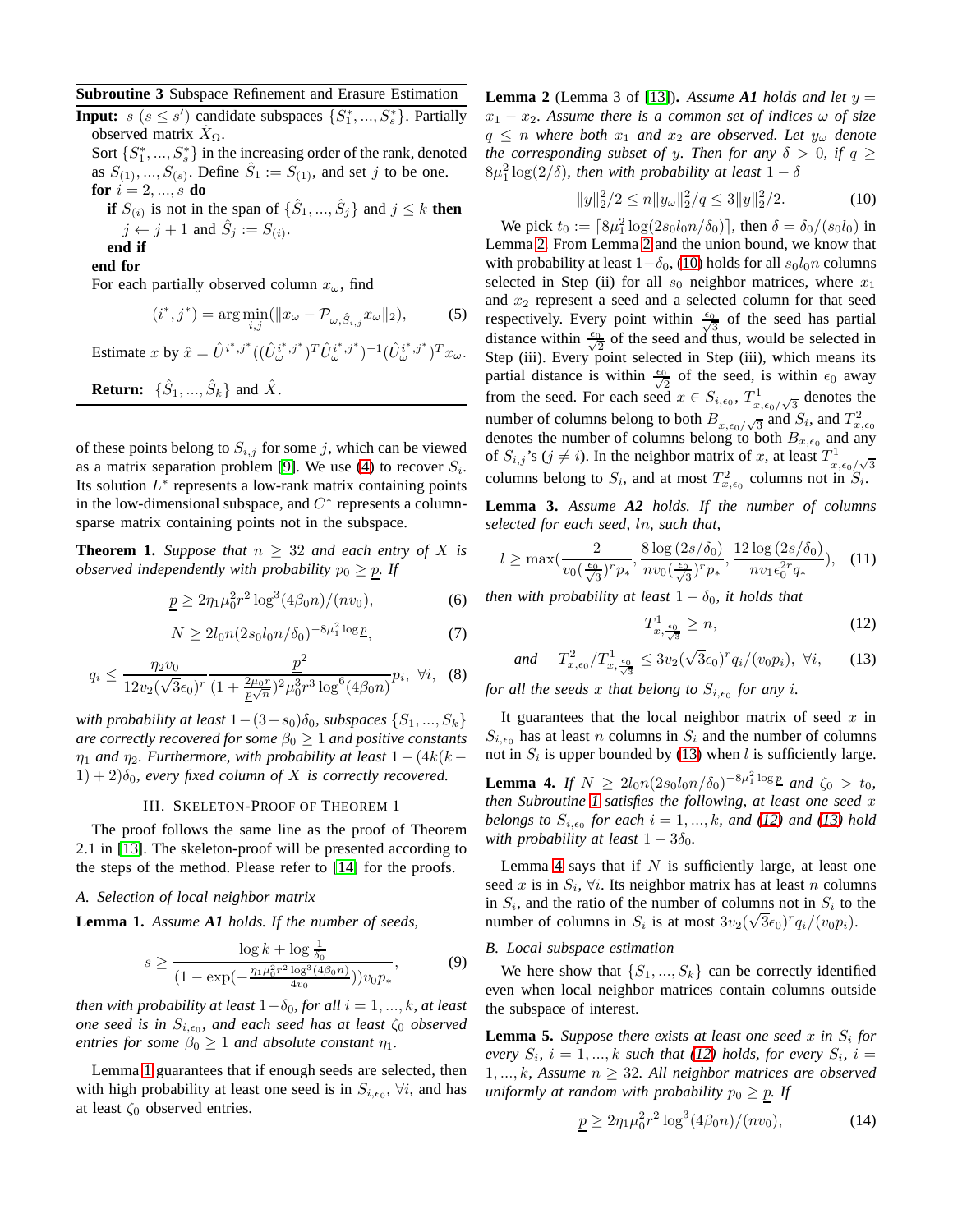<span id="page-3-5"></span>and 
$$
T_{x,\epsilon_0}^2/T_{x,\frac{\epsilon_0}{\sqrt{3}}}^1 \leq \eta_2 \frac{p^2}{4(1 + \frac{2\mu_0 r}{p\sqrt{n}})^2 \mu_0^3 r^3 \log^6(4\beta_0 n)},
$$
\n(15)

*for at least one seed* x *in* S<sup>i</sup> *,* ∀i*, then with probability at least*  $1-s<sub>0</sub>δ<sub>0</sub>$ ,  $\{S<sub>1</sub>,...,S<sub>k</sub>\}$  *belong to the candidate subspaces* {S ∗ 1 , ..., S∗ s ′} *returned by Subroutine [2](#page-1-2) with properly chosen*  $\lambda_i$ *'s, where*  $\eta_1$  *and*  $\eta_2$  *are the absolute constants.* 

Please refer to [\[9\]](#page-4-31) for the exact definition of  $\lambda_i$ . Augmented Lagrange Multiplier (ALM) method [\[9\]](#page-4-31) can be utilized to facilitate efficient solution to Subroutine [2](#page-1-2) with a quasilinear convergence speed. The condition [\(8\)](#page-2-8) in Theorem [1](#page-2-9) implies

$$
\frac{3v_2(\sqrt{3}\epsilon_0)^r q_i}{v_0 p_i} \le \eta_2 \frac{p^2}{4(1 + \frac{2\mu_0 r}{p\sqrt{n}})^2 \mu_0^3 r^3 \log^6(4\beta_0 n)}, \forall i. \quad (16)
$$

By applying the union bound to lemma [4](#page-2-7) and lemma [5,](#page-2-10) we can prove that  $\{S_1, ..., S_k\}$  belongs to the output of Subroutine [2](#page-1-2) with probability at least  $(1 - (3 + s_0))\delta_0$ .

For a seed not in  $S_{i, \epsilon_0}$ , the recovered subspace of its neighbor matrix might not belong to  $\{S_1, ..., S_k\}$ . In this case, this subspace has rank greater than  $r$  and will be deleted in the refinement step in Subroutine [3.](#page-2-1) Therefore,  $\{\hat{S}_1, ..., \hat{S}_k\}$  is the correct estimation of  $\{S_1, ..., S_k\}$  with high probability.

#### *C. Matched subspace assignment*

<span id="page-3-2"></span>**Lemma 6.** Assume  $AI$  holds, and  $p_0$  satisfies

$$
p_0 \ge \underline{p} \ge 2\eta_1 \mu_0^2 r^2 \log^3(4\beta_0 n)/(n v_0). \tag{17}
$$

*Then with probability at least*  $1 - (4k(k - 1) + 2)\delta_0$ , *if the column of interest*  $x \in \hat{S}_i$ , for any  $i' \neq i$ ,

$$
0 = \|x_{\omega} - \mathcal{P}_{\omega, \hat{S}_{i,j}} x_{\omega}\|_2 < \|x_{\omega} - \mathcal{P}_{\omega, \hat{S}_{i',j'}} x_{\omega}\|_2, \ \forall j, j'; \ (18)
$$

*if the column of interest*  $x \in \hat{S}_{i,j}$ , for any  $(i', j') \neq (i, j)$ ,

$$
0 = \|x_{\omega} - \mathcal{P}_{\omega, \hat{S}_{i,j}} x_{\omega}\|_2 < \|x_{\omega} - \mathcal{P}_{\omega, \hat{S}_{i',j'}} x_{\omega}\|_2. \tag{19}
$$

Lemma [6](#page-3-2) shows that each column  $x_{\omega}$  is assigned to the right subspace by [\(5\)](#page-2-11). Since the dimension of a subspace is at most 2r, and the number of observations in  $x_{\omega}$  is greater than  $2r$ , then x can be correctly recovered.

## IV. SIMULATION

<span id="page-3-0"></span>We explore the performance of our method on simulated PMU data. We compare it with one low-rank matrix completion method Singular Value Thresholding (SVT) and the high-rank matrix completion method [\[13\]](#page-4-11) denoted by HRMC. In order to implement HRMC,  $S_{i,j}$  is treated as a separate subspace. We use CVX [\[16\]](#page-4-33) to solve Subroutine [2.](#page-1-2) The recovery performance is measured by the relative recovery error  $||X - X_{\text{rec}}||_F / ||X||_F$ , where X denotes the actual data matrix, and  $X_{\text{rec}}$  denotes the recovered data matrix. The average erasure rate  $p_{avg}$  is the percentage of missing entries.

We use power system toolbox (PST) [\[10\]](#page-4-34) to simulate the PMU data based on the linear model of IEEE 39 New England Power System [\[19\]](#page-4-35)[\[28\]](#page-4-36). We assume that sixteen PMUs are installed at bus 2, 4, 6, 8, 10, 12, 16, 18, 20, 22, 26, 33, 36, 37, 38 and 39. Each PMU measures the voltage phasor and the current phasors at a rate of thirty samples per second. The sixteen PMUs measure fifty-seven voltage and current phasors.

We consider the scenario that the outputs of two generators have sharp decrease due to sudden decrease of mechanical torques (Fig. [2\)](#page-3-3). One disturbance happens around  $t = 0.1$  s, when the output of generator 32 drops. The other disturbance happens around  $t = 1.7$  s, when the output of generator 33 drops. Let the matrix X in  $\mathbb{C}^{90\times 57}$  contain the PMU data in three seconds. Each column corresponds to the measurements of one PMU channel across time. Each row corresponds to the PMU measurements at the same sampling instant.

<span id="page-3-3"></span>

Fig. 2: (a) Active power of generator 32 and 33; (b) Voltage magnitudes at bus 2, 6 and 12.

<span id="page-3-4"></span>We randomly delete some simulated PMU measurements. Fig. [3](#page-3-4) shows the relative recovery error of SVT, HRMC and our method. The performance of our method is generally better than SVT and HRMC when  $p_{avg}$  is below 0.5.



Fig. 3: Relative recovery errors of SVT, HRMC and our method on simulated PMU data.

# V. CONCLUSION

<span id="page-3-1"></span>We explore the matrix completion problem when each column belongs to either one of the low-dimensional subspaces or the sum of a subset of the subspaces. We propose a convexoptimization-based method to reconstruct the missing entries of such matrix and provide its theoretical guarantee. Although motivated by power system monitoring, our results can be applied to other scenarios like Internet topology estimation and recommender system. We are currently developing online methods for missing data recovery under this model.

#### ACKNOWLEDGEMENT

This research is supported in part by the ERC Program of NSF and DoE under the supplement to NSF Award EEC-1041877 and the CURENT Industry Partnership Program, and in part by NYSERDA Grants #36653 and #28815.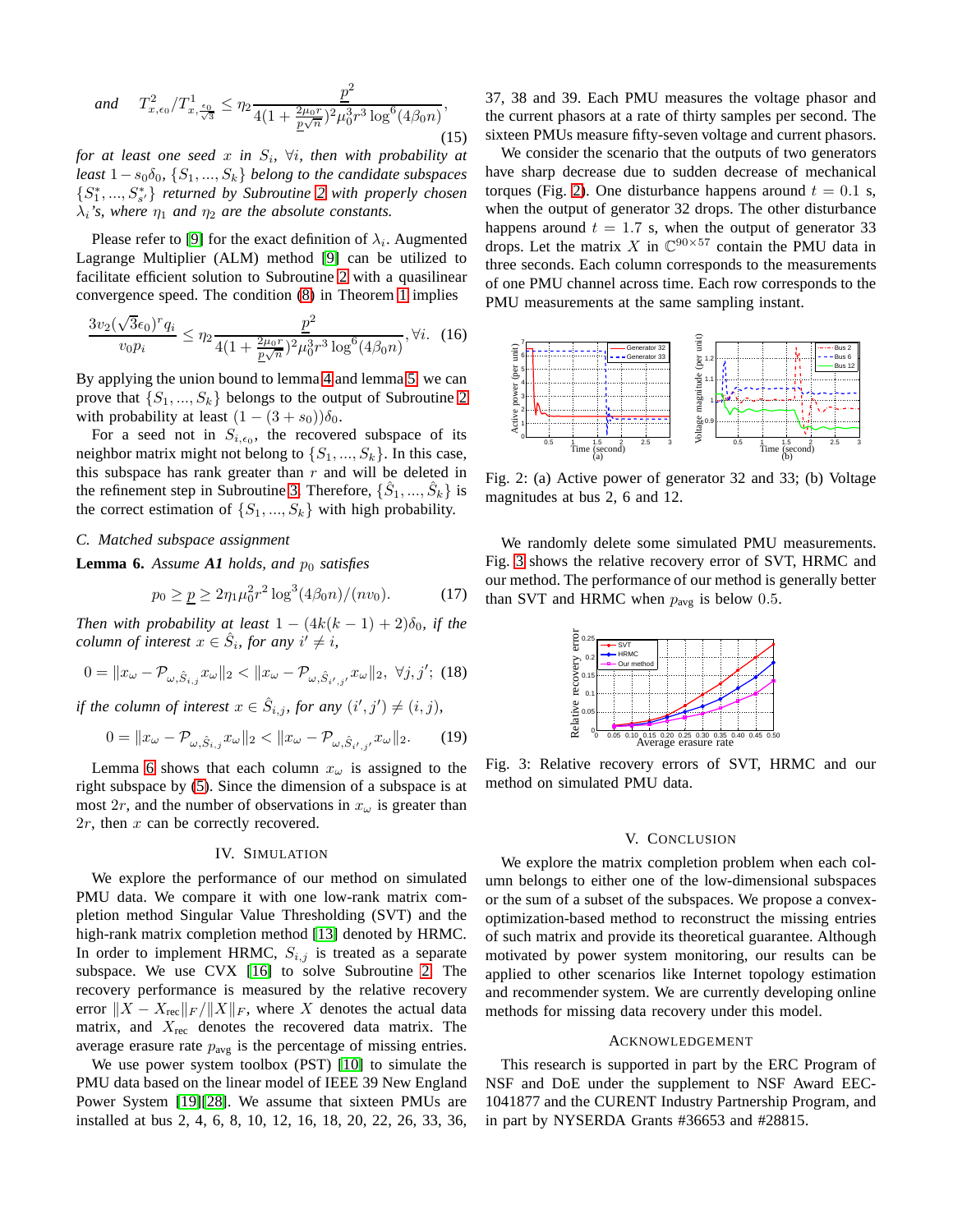#### **REFERENCES**

- <span id="page-4-0"></span>[1] "The netflix prize," June 2006. [Online]. Available: [http://www.](http://www.netflixprize.com/) [netflixprize.com/](http://www.netflixprize.com/)
- <span id="page-4-3"></span>[2] Y. Amit, M. Fink, N. Srebro, and S. Ullman, "Uncovering shared structures in multiclass classification," in *Proc. the 24th international conference on Machine learning*. ACM, 2007, pp. 17–24.
- <span id="page-4-4"></span>[3] A. Argyriou, T. Evgeniou, and M. Pontil, "Multi-task feature learning," *Advances in neural information processing systems*, vol. 19, p. 41, 2007.
- <span id="page-4-37"></span>[4] L. Balzano, B. Recht, and R. Nowak, "High-dimensional matched subspace detection when data are missing," in *Proc. IEEE International Symposium on Information Theory Proceedings (ISIT)*, 2010, pp. 1638– 1642.
- <span id="page-4-8"></span>[5] R. Baraniuk, V. Cevher, and M. Wakin, "Low-dimensional models for dimensionality reduction and signal recovery: A geometric perspective," *Proc. of the IEEE*, vol. 98, no. 6, pp. 959–971, 2010.
- <span id="page-4-13"></span>[6] E. Candès and T. Tao, "The power of convex relaxation: Near-optimal matrix completion," *IEEE Trans. Inf. Theory*, vol. 56, no. 5, pp. 2053 –2080, 2010.
- <span id="page-4-14"></span>[7] E. J. Candès and B. Recht, "Exact matrix completion via convex optimization," *Foundations of Computational mathematics*, vol. 9, no. 6, pp. 717–772, 2009.
- <span id="page-4-1"></span>[8] P. Chen and D. Suter, "Recovering the missing components in a large noisy low-rank matrix: Application to SFM," *IEEE Trans. Pattern Anal. Mach. Intell.*, vol. 26, no. 8, pp. 1051–1063, 2004.
- <span id="page-4-31"></span>[9] Y. Chen, H. Xu, C. Caramanis, and S. Sanghavi, "Robust matrix completion with corrupted columns," *arXiv preprint arXiv:1102.2254*, 2011.
- <span id="page-4-34"></span>[10] J. H. Chow and K. W. Cheung, "A toolbox for power system dynamics and control engineering education and research," *IEEE Trans. Power Syst.*, vol. 7, no. 4, pp. 1559–1564, 1992.
- <span id="page-4-9"></span>[11] M. Elad, R. Goldenberg, and R. Kimmel, "Low bit-rate compression of facial images," *IEEE Trans. Image Process.*, vol. 16, no. 9, pp. 2379– 2383, 2007.
- <span id="page-4-17"></span>[12] E. Elhamifar and R. Vidal, "Sparse subspace clustering: Algorithm, theory, and applications," *IEEE Trans. Pattern Anal. Mach. Intell.*, vol. 35, no. 11, pp. 2765–2781, 2013.
- <span id="page-4-11"></span>[13] B. Eriksson, L. Balzano, and R. Nowak, "High-rank matrix completion," in *Proc. International Conference on Artificial Intelligence and Statistics*, 2012, pp. 373–381.
- <span id="page-4-32"></span>[14] P. Gao, M. Wang, and J. H. Chow, "Matrix completion with columns in union and sums of subspaces," 2015. [Online]. Available: [http://ecse.](http://ecse.rpi.edu/~wang/pub/GlobalSIP2015.pdf) [rpi.edu/~wang/pub/GlobalSIP2015.pdf](http://ecse.rpi.edu/~wang/pub/GlobalSIP2015.pdf)
- <span id="page-4-7"></span>[15] P. Gao, M. Wang, S. Ghiocel, J. H. Chow, B. Fardanesh, and G. Stefopoulos, "Missing data recovery by exploiting low-dimensionality in power system synchrophasor measurements," *accepted to IEEE Trans. Power Systems*, 2015.
- <span id="page-4-33"></span>[16] M. Grant and S. Boyd, "CVX: Matlab software for disciplined convex programming, version 1.21," [http://cvxr.com/,](http://cvxr.com/) Oct. 2010.
- <span id="page-4-15"></span>[17] D. Gross, "Recovering low-rank matrices from few coefficients in any basis," *IEEE Trans. Inf. Theory*, vol. 57, no. 3, pp. 1548–1566, 2011.
- <span id="page-4-18"></span>[18] A. Gruber and Y. Weiss, "Multibody factorization with uncertainty and missing data using the em algorithm," in *Proc. IEEE Computer Vision and Pattern Recognition (CVPR)*, vol. 1, 2004, pp. I–707.
- <span id="page-4-35"></span>[19] IEEE 10 Generator 39 Bus System, [http://sys.elec.kitami-it.ac.jp/ueda/](http://sys.elec.kitami-it.ac.jp/ueda/demo/WebPF/39-New-England.pdf) [demo/WebPF/39-New-England.pdf.](http://sys.elec.kitami-it.ac.jp/ueda/demo/WebPF/39-New-England.pdf)
- <span id="page-4-29"></span>[20] Y. P. C. Kotropoulos and G. R. Arce, "11-graph based music structure analysis," in *Proc. International Society for Music Information Retrieval Conference (ISMIR)*, 2011.
- <span id="page-4-21"></span>[21] G. Lerman, T. Zhang *et al.*, "Robust recovery of multiple subspaces by geometric lp minimization," *The Annals of Statistics*, vol. 39, no. 5, pp. 2686–2715, 2011.
- <span id="page-4-30"></span>[22] W.-M. Lin, C.-H. Wu, C.-H. Lin, and F.-S. Cheng, "Detection and classification of multiple power-quality disturbances with wavelet multiclass svm," *IEEE Trans. Power Del.*, vol. 23, no. 4, pp. 2575–2582, 2008.
- <span id="page-4-22"></span>[23] G. Liu, Z. Lin, S. Yan, J. Sun, Y. Yu, and Y. Ma, "Robust recovery of subspace structures by low-rank representation," *IEEE Trans. Pattern Anal. Mach. Intell.*, vol. 35, no. 1, pp. 171–184, 2013.
- <span id="page-4-12"></span>[24] L. Liu, M. Esmalifalak, Q. Ding, V. A. Emesih, and Z. Han, "Detecting false data injection attacks on power grid by sparse optimization," *IEEE Trans. Smart Grid*, vol. 5, no. 2, pp. 612–621, 2014.
- <span id="page-4-6"></span>[25] Z. Liu and L. Vandenberghe, "Interior-point method for nuclear norm approximation with application to system identification," *SIAM Journal*

*on Matrix Analysis and Applications*, vol. 31, no. 3, pp. 1235–1256, 2009.

- <span id="page-4-27"></span>[26] B. McWilliams and G. Montana, "Subspace clustering of highdimensional data: a predictive approach," *Data Mining and Knowledge Discovery*, vol. 28, no. 3, pp. 736–772, 2014.
- <span id="page-4-23"></span>[27] A. Y. Ng, M. I. Jordan, and Y. Weiss, "On spectral clustering: Analysis and an algorithm," *Advances in neural information processing systems*, vol. 2, pp. 849–856, 2002.
- <span id="page-4-36"></span><span id="page-4-19"></span>[28] A. Pai, *Energy function analysis for power system stability*. Springer, 1989.
- [29] L. Parsons, E. Haque, and H. Liu, "Subspace clustering for high dimensional data: a review," *ACM SIGKDD Explorations Newsletter*, vol. 6, no. 1, pp. 90–105, 2004.
- <span id="page-4-16"></span>[30] B. Recht, "A simpler approach to matrix completion," *The Journal of Machine Learning Research*, pp. 3413–3430, 2011.
- <span id="page-4-10"></span>[31] S. T. Roweis and L. K. Saul, "Nonlinear dimensionality reduction by locally linear embedding," *Science*, vol. 290, no. 5500, pp. 2323–2326, 2000.
- <span id="page-4-5"></span>[32] R. O. Schmidt, "Multiple emitter location and signal parameter estimation," *IEEE Trans. Antennas Propag.*, vol. 34, no. 3, pp. 276–280, 1986.
- <span id="page-4-24"></span>[33] M. Soltanolkotabi, E. Elhamifar, and E. J. Candes, "Robust subspace clustering," *The Annals of Statistics*, vol. 42, no. 2, pp. 669–699, 2014.
- <span id="page-4-2"></span>[34] C. Tomasi and T. Kanade, "Shape and motion from image streams under orthography: a factorization method," *International Journal of Computer Vision*, vol. 9, no. 2, pp. 137–154, 1992.
- <span id="page-4-25"></span>[35] P. Tseng, "Nearest q-flat to m points," *Journal of Optimization Theory and Applications*, vol. 105, no. 1, pp. 249–252, 2000.
- <span id="page-4-20"></span>[36] R. Vidal, "A tutorial on subspace clustering," *IEEE Signal Processing Magazine*, vol. 28, no. 2, pp. 52–68, 2010.
- <span id="page-4-26"></span>[37] R. Vidal, Y. Ma, and S. Sastry, "Generalized principal component analysis (gpca)," *IEEE Trans. Pattern Anal. Mach. Intell.*, vol. 27, no. 12, pp. 1945–1959, 2005.
- <span id="page-4-28"></span>[38] A. Zhang, N. Fawaz, S. Ioannidis, and A. Montanari, "Guess who rated this movie: Identifying users through subspace clustering," *arXiv preprint arXiv:1208.1544*, 2012.

## APPENDIX

*A. Proof of Lemma [1](#page-2-2)*

*Proof.* From [\(6\)](#page-2-12), we have that the expected number of observed entries per column is at least

$$
\zeta = 2\eta_1 \mu_0^2 r^2 \log^3(4\beta_0 n) / v_0. \tag{20}
$$

Let  $\zeta$  denote the number of observed entries in a column selected uniformly at random. By Chernoff's bound, we have

$$
\mathcal{P}(\hat{\zeta} \le \zeta/2) \le \exp(-\zeta/8). \tag{21}
$$

The probability that a randomly selected column belongs to  $S_{i,\epsilon_0}$  and has  $\zeta/2$  or more observed entries is at least  $v'_0$ , where

$$
v_0' := (1 - \exp(-\zeta/8))v_0 p_i.
$$
 (22)

Consider a set of s randomly selected columns. The probability that this set does not contain a column from  $S_{i,\epsilon_0}$  with at least  $\zeta/2$  observed entries is less than  $(1 - v'_0)^s$ . Then from union bound, the probability that this set does not contain at least one column from  $S_{i,\epsilon_0}$  with  $\zeta/2$  or more observed entries, for any  $i = 1, ..., k$ , is less than

$$
\sum_{i=1}^{k} (1 - (1 - \exp(-\zeta/8))v_0 p_i)^s.
$$
 (23)

Choose

$$
s = \frac{\log k + \log \frac{1}{\delta_0}}{\log \frac{1/((1 - \exp(-\zeta/8))v_0 p_*)}{1/((1 - \exp(-\zeta/8))v_0 p_*) - 1}} \tag{24}
$$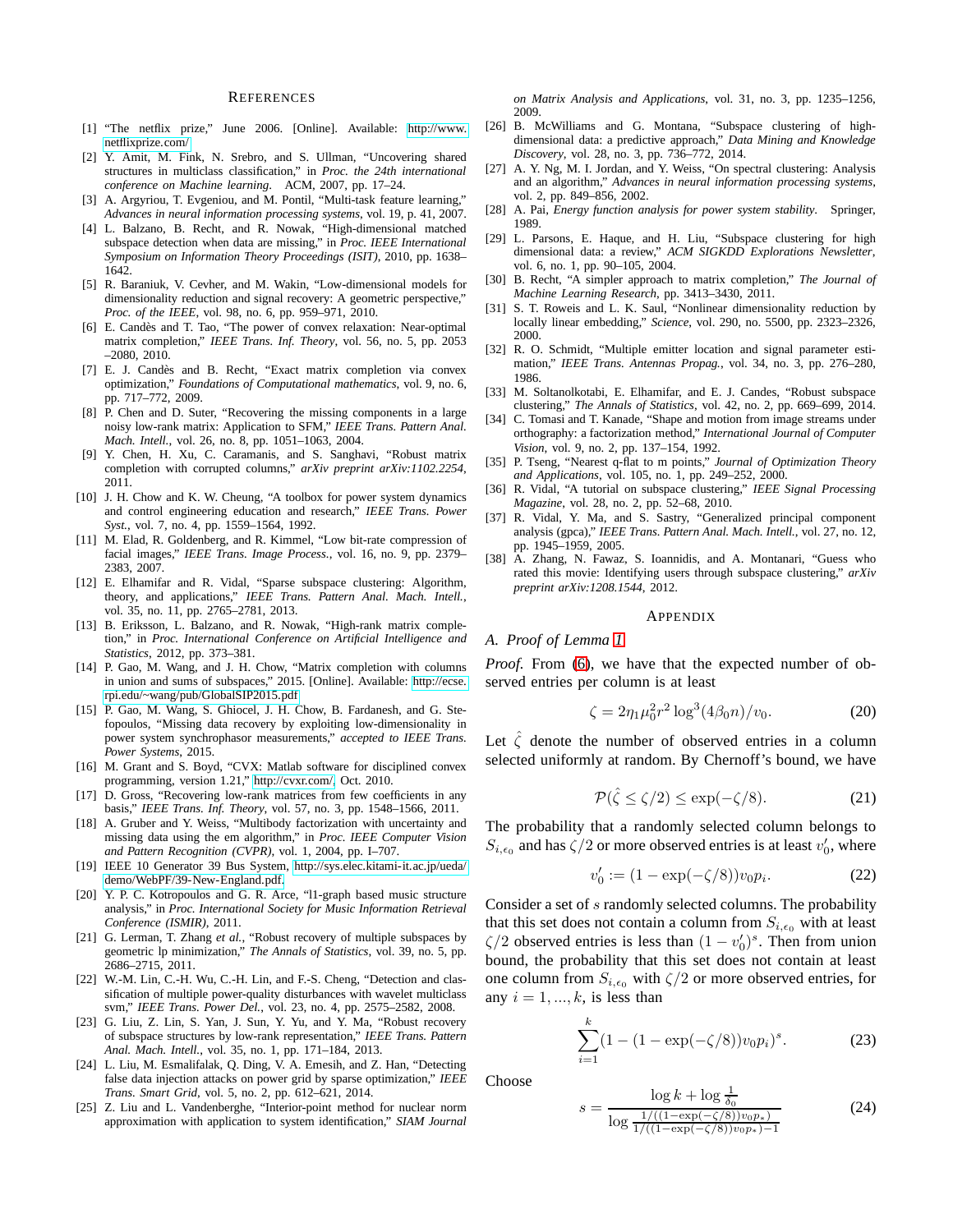such that

$$
\delta_0 = k(1 - (1 - \exp(-\zeta/8))v_0 p_*)^s \tag{25}
$$

holds. Lemma [1](#page-2-2) then holds with probability at least  $1-\delta_0$ . The result follows by noting that  $\log(\frac{x}{x-1}) \geq \frac{1}{x}$ , for  $x > 1$ . result follows by noting that  $\log(\frac{x}{x-1}) \geq \frac{1}{x}$ , for  $x > 1$ .

# *B. Proof of Lemma [3](#page-2-13)*

*Proof.* The probability that a column selected uniformly at random from X belongs to both  $B_{x, \frac{\epsilon_0}{\sqrt{3}}}$  and  $S_i$  is at least  $v_0(\epsilon_0/\sqrt{3})^r p_i$ . Therefore the expectation of  $T^1_{x,\frac{\epsilon_0}{\sqrt{3}}}$  satisfies

<span id="page-5-0"></span>
$$
E(T_{x,\frac{\epsilon_0}{\sqrt{3}}}) \geq l n v_0 (\epsilon_0/\sqrt{3})^r p_i.
$$
 (26)

The probability that a column selected uniformly at random from X belongs to both  $B_{x,\epsilon_0}$  and the sum of subspaces is between  $v_1 \epsilon_0^{2r} q_i$  and  $v_2 \epsilon_0^{2r} q_i$ . Therefore the expected number of points is

<span id="page-5-4"></span>
$$
ln v_1 \epsilon_0^{2r} q_i \le E(T_{x,\epsilon_0}^2) \le ln v_2 \epsilon_0^{2r} q_i. \tag{27}
$$

By Chernoff's bound, we have

<span id="page-5-1"></span>
$$
P(T_{x,\frac{\epsilon_0}{\sqrt{3}}}^1 < E(T_{x,\frac{\epsilon_0}{\sqrt{3}}}^1)/2) \le \exp(-E(T_{x,\frac{\epsilon_0}{\sqrt{3}}}^1)/8). \tag{28}
$$

Note that from [\(26\)](#page-5-0) we have

<span id="page-5-2"></span>
$$
P(T_{x,\frac{\epsilon_0}{\sqrt{3}}}^1 < \ln v_0(\epsilon_0/\sqrt{3})^r p_i/2) \le P(T_{x,\frac{\epsilon_0}{\sqrt{3}}}^1 < E(T_{x,\frac{\epsilon_0}{\sqrt{3}}}^1)/2),
$$
\nand

\n
$$
\exp(-E(T_{x,\frac{\epsilon_0}{\sqrt{3}}})/8) \le \exp(-\ln v_0(\epsilon_0/\sqrt{3})^r p_i/8).
$$
\n(30)

<span id="page-5-3"></span>Combining  $(28)$ ,  $(29)$  and  $(30)$ , we have

<span id="page-5-8"></span>
$$
P(T_{x,\frac{\epsilon_0}{\sqrt{3}}}^1 < \ln v_0(\epsilon_0/\sqrt{3})^r p_i/2) \le \exp(-\ln v_0(\epsilon_0/\sqrt{3})^r p_i/8). \tag{31}
$$

Similarly, from Chernoff's bound we have

<span id="page-5-5"></span>
$$
P(T_{x,\epsilon_0}^2 > 3E(T_{x,\epsilon_0}^2)/2) \le \exp(-E(T_{x,\epsilon_0}^2)/12). \tag{32}
$$

From [\(27\)](#page-5-4) we have

<span id="page-5-6"></span>
$$
P(T_{x,\epsilon_0}^2 > 3ln v_2 \epsilon_0^{2r} q_i/2) \le P(T_{x,\epsilon_0}^2 > 3E(T_{x,\epsilon_0}^2)/2),
$$
 (33)

<span id="page-5-7"></span>and 
$$
\exp(-E(T_{x,\epsilon_0}^2)/12) \le \exp(-lnv_1\epsilon_0^{2r}q_i/12).
$$
 (34)

Combining [\(32\)](#page-5-5), [\(33\)](#page-5-6) and [\(34\)](#page-5-7), We have

<span id="page-5-9"></span>
$$
P(T_{x,\epsilon_0}^2 > 3ln v_2 \epsilon_0^{2r} q_i/2) \le \exp(-ln v_1 \epsilon_0^{2r} q_i/12). \tag{35}
$$

We choose  $l$  sufficiently large such that

<span id="page-5-10"></span>
$$
ln v_0(\epsilon_0/\sqrt{3})^r p_i/2 \ge n.
$$
 (36)

From [\(31\)](#page-5-8) and [\(35\)](#page-5-9), the probability that [\(13\)](#page-2-5) does not hold is no greater than  $\mathcal{P}_1 + (1 - \mathcal{P}_1)\mathcal{P}_2$ , where

$$
\mathcal{P}_1 := \exp(-\frac{Inv_0(\epsilon_0/\sqrt{3})^r p_i}{8}), \text{ and } \mathcal{P}_2 := \exp(-\frac{Inv_1 \epsilon_0^{2r} q_i}{12})
$$
.

We choose  $l$  sufficiently large such that

<span id="page-5-11"></span>
$$
\exp(-ln v_0(\epsilon_0/\sqrt{3})^r p_i/8) \le \delta_0/(2s),\tag{38}
$$

<span id="page-5-12"></span>and 
$$
\exp(-ln v_1 \epsilon_0^{2r} q_i/12) \le \delta_0/(2s)
$$
 (39)

hold. The conditions in  $(36)$ ,  $(38)$  and  $(39)$  lead to the requirement

$$
l \ge \max\left(\frac{2}{v_0(\frac{\epsilon_0}{\sqrt{3}})^r p_i}, \frac{8\log(2s/\delta_0)}{nv_0(\frac{\epsilon_0}{\sqrt{3}})^r p_i}, \frac{12\log(2s/\delta_0)}{nv_1 \epsilon_0^2 r q_i}\right). \tag{40}
$$

Then combining [\(31\)](#page-5-8), [\(35\)](#page-5-9), [\(36\)](#page-5-10), [\(38\)](#page-5-11) and [\(39\)](#page-5-12), we have  $T^1_{x,\frac{\epsilon_0}{\sqrt{3}}} \geq n$  and

$$
T_{x,\epsilon_0}^2/T_{x,\frac{\epsilon_0}{\sqrt{3}}}^1 \le 3v_2(\sqrt{3}\epsilon_0)^r q_i/(v_0 p_i). \tag{41}
$$

hold for a given i with probability at least  $1-\delta_0/s$ . Finally, by taking the union bound over s subspaces, the claim follows. 口

## *C. Proof of Lemma [4](#page-2-7)*

*Proof.* Let  $\gamma_0$  denote the probability that a column selected uniformly at random has at least  $t_0$  observed indices in common with a fixed seed. Note that each seed has at least  $\zeta_0$ observed entries. Then we have

$$
\gamma_0 \ge \sum_{j=t_0}^{\zeta_0} {\zeta_0 \choose j} \underline{p}^j (1-\underline{p})^{\zeta_0-j}.
$$
 (42)

Let  $\tilde{n}$  denote the number of columns with  $t_0$  or more observed indices in common with a fixed seed. By Chernoff's bound, we have

$$
\mathcal{P}(\tilde{n} \le \gamma_0 N/2) \le \exp(-\gamma_0 N/8). \tag{43}
$$

Suppose  $N \ge 2l_0 \gamma_0^{-1} n$ , then with probability at least 1 –  $s_0 \exp(-l_0 n/4)$  for each seed, there exist at least  $l_0 n$  columns that have at least  $t_0$  observed indices in common with the seed. Note that  $s_0 \exp(-l_0n/4)$  tends to zero exponentially in n, and

$$
\gamma_0 \ge \underline{p}^{t_0} = \exp(t_0 \log \underline{p}) \ge (2s_0 l_0 n/\delta_0)^{8\mu_1^2 \log \underline{p}}.\tag{44}
$$

Then we have

$$
N \ge 2l_0 n (2s_0 l_0 n/\delta_0)^{-8\mu_1^2 \log p}.
$$
 (45)

By taking the union bound on Lemma [1,](#page-2-2) the arguments after Lemma [2,](#page-2-3) and Lemma [3,](#page-2-13) Lemma [4](#page-2-7) follows. 口

## *D. Proof of Lemma [5](#page-2-10)*

*Proof.* Given a matrix  $M \in \mathbb{R}^{n \times t}$ , which can be decomposed as  $M = L_0 + C_0$ . The rank of  $L_0$  is r.  $C_0$  represents the column corruptions. Let  $\gamma$  denote the fraction of corrupted columns in M.  $C_0$  has  $\gamma t$  non-zero columns.  $\rho$  denotes the percentage of the observed entries in the non-corrupted columns.  $\beta_0$  is the ratio of the number of non-corrupted columns to n.

<span id="page-5-13"></span>**Lemma 7** (Theorem 1 of [\[9\]](#page-4-31)). *Consider an*  $n \times t$  *matrix* M *and row and column spaces with coherences bounded above by some constant*  $\mu_0$ *. Suppose M is uniformly random sampled,*  $n \geq 32$ ,  $\beta_0 \geq 1$ ,  $r \leq \overline{r}$ ,  $\gamma \leq \overline{\gamma}$  and  $\rho \geq \rho$ . If  $(\overline{r}, \overline{\gamma}, \rho)$  satisfies

<span id="page-5-14"></span>
$$
\underline{\rho} \ge \eta_1 \mu_0^2 \overline{r}^2 \log^3(4\beta_0 n) / n \tag{46}
$$

<span id="page-5-15"></span>
$$
and \frac{\overline{\gamma}}{1-\overline{\gamma}} \le \eta_2 \frac{\underline{\rho}^2}{(1+\frac{\mu_0 \overline{r}}{\underline{\rho}\sqrt{n}})^2 \mu_0^3 \overline{r}^3 \log^6(4\beta_0 n)},\tag{47}
$$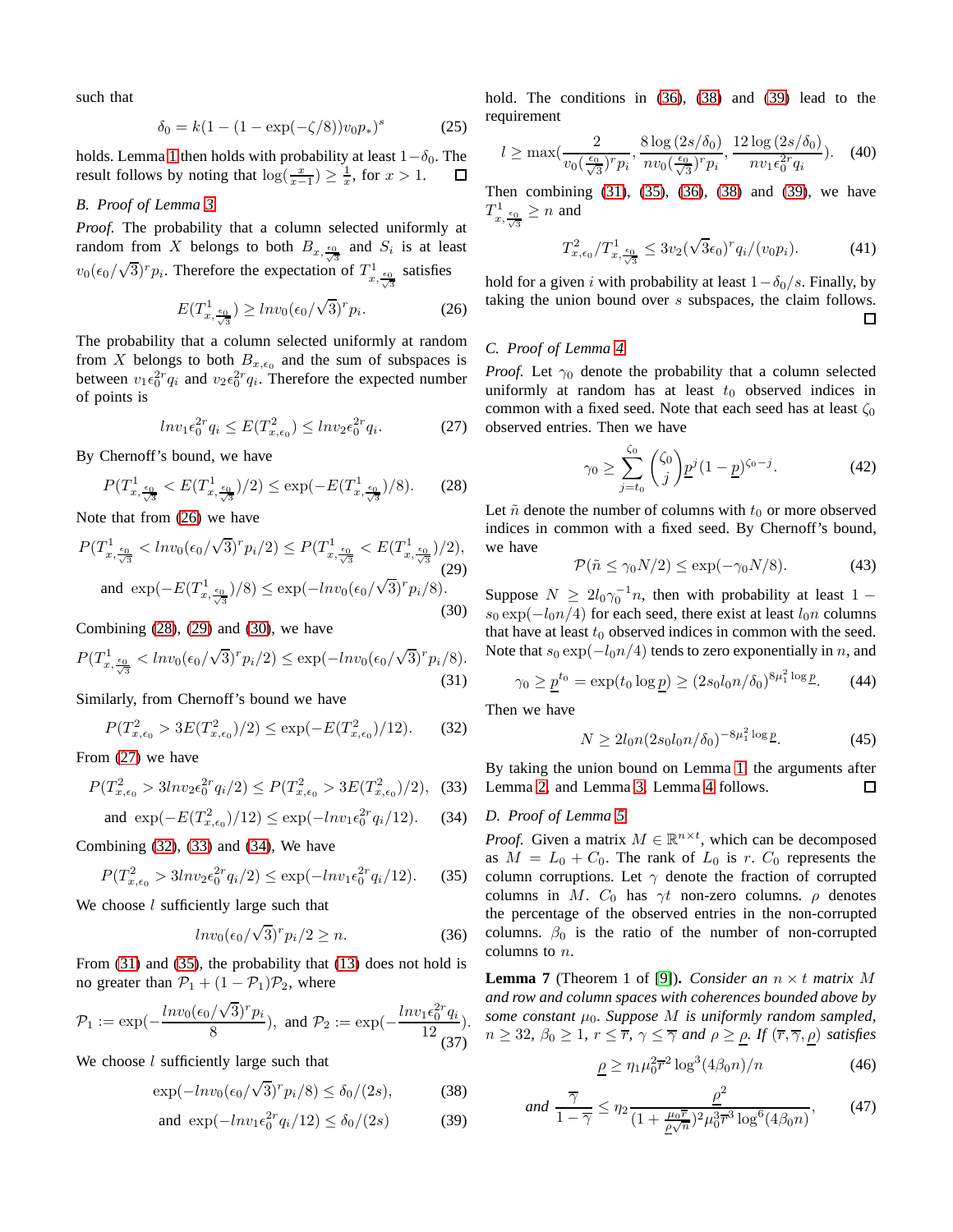*where*  $\eta_1$  *and*  $\eta_2$  *are absolute constants, then with probability at least*  $1 - cn^{-5}$  *for constant*  $c > 0$ *, it holds that*  $\mathcal{P}_{\mathcal{I}_0^c}(L^*) =$  $L_0$ ,  $\mathcal{P}_{U_0}(L^*) = L^*$ , and  $\mathcal{I}^* = \mathcal{I}_0$ , where  $(L^*, C^*)$  is the *solution of the convex program*

$$
\min_{L,C} \quad ||L||_* + \lambda ||C||_{1,2}
$$
\n
$$
\text{subject to} \quad (L+C)_{\Omega} = M_{\Omega}
$$
\n
$$
\text{with } \lambda = \sqrt{\rho / (\overline{\gamma}\mu_0 \overline{r}t \log^2(4\beta_0 n))}/48.
$$
\n
$$
(48)
$$

Because the neighbors for each seed are identified by firstly selecting the columns that have at least  $t_0$  overlaps with the observations of each seed, the partially observed local neighbor matrices are not sampled uniformly at random. We here apply the thinning process introduced in [\[13\]](#page-4-11) to address this issue. We summarize the thinning process as follows.

Define a Bernoulli random variable  $Y$ , which is '1' with probability  $\rho$  and '0' with probability  $1 - \rho$ . Define a random variable Z, which takes the values in  $\{0, ..., t_0 - 1\}$  with the probability density

$$
\mathcal{P}(Z=i) = {t \choose i} p_0^i (1-p_0)^{t-i} / (1-\rho). \tag{49}
$$

For each column, draw an independent sample of  $Y$ . If the sample is 1, keep the column. Otherwise, draw an independent sample of  $Z$ , denoted by  $z$ . Select a random subset of size z from the observed entries in the support of the seed and discard the remainder. It is shown in [\[13\]](#page-4-11) that after the thinning procedure, the resulting sampling is equivalent in distribution to uniform sampling with  $\rho$ . We then can apply the theoretical result of Lemma [7](#page-5-13) to our problem setup.

Assume [\(14\)](#page-2-14) and [\(15\)](#page-3-5) hold, we here will show that  $\{S_1, \ldots S_k\}$  belong to the candidate subspaces  $\{S_1^*, \ldots, S_s^*\}$ returned by Subroutine [2](#page-1-2) with probability at least  $1 - s_0 c n^{-5}$ for constant  $c > 0$ . Given a seed x in  $S_i$  and its neighbor matrix, we treat the columns in  $S_i$  as non-corrupted columns and the columns not in  $S_i$  as the corrupted columns. Since [\(14\)](#page-2-14), then  $\beta_0 \geq 1$ . We will show [\(46\)](#page-5-14) and [\(47\)](#page-5-15) are met for this neighbor matrix, and then Lemma [5](#page-2-10) can be applied.

The random number of entries observed in the  $n \times \beta_0 n$  noncorrupted matrix is  $\hat{m} \sim \text{Binomial}(\underline{p}, \beta_0 n^2)$ . By Chernoff's bound, we have

<span id="page-6-0"></span>
$$
\mathcal{P}(\hat{m} \le \beta_0 n^2 \underline{p}/2) \le \exp(-\beta_0 n^2 \underline{p}/8). \tag{50}
$$

From [\(14\)](#page-2-14), we have

<span id="page-6-1"></span>
$$
\beta_0 n^2 \underline{p}/2 \ge \eta_1 \mu_0^2 r^2 \beta_0 n \log^3(4\beta_0 n)/v_0.
$$
 (51)

Combining [\(50\)](#page-6-0) and [\(51\)](#page-6-1) and applying the union bound, we have with probability at least  $1 - s_0 \exp(-\beta_0 n^2 \underline{p}/8)$  in all of the  $s_0$  neighbor matrices, it holds that

$$
\underline{\rho} = \hat{m}/(\beta_0 n^2) \ge \underline{p}/2 \ge \eta_1 \mu_0^2 r^2 \log^3(4\beta_0 n)/(v_0 n). \quad (52)
$$

Then [\(46\)](#page-5-14) is met. Let  $\gamma$  denote the percentage of corrupted columns in the neighbor matrix. From the discussion after Lemma [2,](#page-2-3) we know

$$
\gamma/(1-\gamma) \le T_{x,\epsilon_0}^2/T_{x,\frac{\epsilon_0}{\sqrt{3}}}^1.
$$
 (53)

Since  $n^2p > r^2n \log^3 n$  and  $s_0 = O(n \log n)$ , then  $s_0 \exp(-\overline{\beta_0}n^2 \underline{p}/8)$  tends to zero exponentially in *n*. Since the right side of [\(15\)](#page-3-5) increases as p increases, and  $\rho \ge p/2$ , then [\(47\)](#page-5-15) is met. Then, Lemma [5](#page-2-10) holds with probability at least  $1 - s_0 \delta_0$ , where  $\delta_0$  is  $cn^{-5}$  for some constant  $c > 0$ .  $\Box$ 

# *E. Proof of Lemma [6](#page-3-2)*

*Proof.* Consider a column x in matrix X. Let  $\omega$  denote the set of indices of the observed entries in x, and let  $m = |\omega|$ .

<span id="page-6-2"></span>**Lemma 8** (Theorem 1 of [\[4\]](#page-4-37)). *Pick any*  $\delta > 0$  *and*  $m >$  $\frac{16}{3}r\rho_1\mu_0\log(\frac{4r}{\delta})$ . Then with probability at least  $1-4\delta$ ,

$$
\frac{m(1-a) - 2r\rho_1\mu_0 \frac{(1+b)^2}{(1-c)}}{n} \|\tilde{x} - P_{\hat{S}_{i,j}}\tilde{x}\|_2^2 \le \|\tilde{x}_{\omega} - P_{\omega,\hat{S}_{i,j}}\tilde{x}_{\omega}\|_2^2,
$$
\n(54)\nand\n
$$
\|\tilde{x}_{\omega} - P_{\omega,\hat{S}_{i,j}}\tilde{x}_{\omega}\|_2^2 \le (1+a)\frac{m}{n} \|\tilde{x} - P_{\hat{S}_{i,j}}\tilde{x}\|_2^2,
$$
\n(55)\nwhere\n
$$
a = \sqrt{2\mu_2^2 \log(1/\delta)/m}, \quad b = \sqrt{2\mu_2 \log(1/\delta)}, \quad \text{and} \quad c = \sqrt{16r\rho_1\mu_0 \log(4r/\delta)/(3m)}.
$$

We here consider the case that the column  $x$  belongs to  $\hat{S}_{i,j}$ . Let  $\delta = \delta_0$  in Lemma [8.](#page-6-2) We then have that  $||x_{\omega} - P_{\omega, \hat{S}_{i,j}} x_{\omega}||_2^2 = 0$  with probability at least  $1 - 4\delta_0$ . If

<span id="page-6-3"></span>
$$
m > 16r\mu_0 \log(4r/\delta_0)/3\tag{56}
$$

<span id="page-6-4"></span>and 
$$
0 < \frac{m(1-a) - 2r\mu_0 \frac{(1+b)^2}{(1-c)}}{n} ||x - P_{\hat{S}_{i',j'}} x||_2^2
$$
 (57)

hold for any  $(i', j') \neq (i, j)$ , where  $a = \sqrt{\frac{2\mu_1^2}{m} \log(\frac{1}{\delta})}$ ,  $b =$  $\sqrt{2\mu_1 \log(\frac{1}{\delta})}$  and  $c = \sqrt{\frac{16r\mu_0}{3m} \log(\frac{4r}{\delta})}$ , then by union bound, we have

$$
||x_{\omega} - \mathcal{P}_{\omega, \hat{S}_{i,j}} x_{\omega}||_2 < ||x_{\omega} - \mathcal{P}_{\omega, \hat{S}_{i',j'}} x_{\omega}||_2
$$
 (58)

hold for any  $(i', j') \neq (i, j)$  with probability at least  $1-2k(k-1)$  $1)\delta_0$ . Then in order to let [\(56\)](#page-6-3) and [\(57\)](#page-6-4) hold in our setup, we must have

<span id="page-6-6"></span>
$$
m > \max(\frac{16}{3}r\mu_0 \log(\frac{4r}{\delta_0}), \frac{2r\mu_0(1+b)^2}{(1-c)(1-a)}).
$$
 (59)

By Chernoff's bound, we have

<span id="page-6-7"></span>
$$
\mathcal{P}(m \le np_0/2) \le \exp(-np_0/8) < \delta_0,\tag{60}
$$

and note that

<span id="page-6-5"></span>
$$
np_0/2 \ge \eta_1 \mu_0^2 r^2 \log^3(4\beta_0 n)/v_0. \tag{61}
$$

We only need to show the right side of  $(61)$  is larger than the right side of [\(59\)](#page-6-6). For the first term in the max of [\(59\)](#page-6-6), there is an  $O(r \log^2(n))$  gap between  $\eta_1 \mu_0^2 r^2 \log^3(4\beta_0 n)/v_0$ and  $\frac{16}{3}r\mu_0 \log(\frac{4r}{\delta_0})$ . Therefore, the former is larger when *n* is sufficiently large. Note that  $a = \Theta(1/\log(n))$  and  $c = \Theta(1/\log(n))$ . For the second term in the max of [\(59\)](#page-6-6), a sufficiently large *n* can be found such that both  $a \leq 1/2$ and  $c \leq 1/2$ . We then have

$$
\frac{(1+b)^2}{(1-c)(1-a)} \le 4(1+b)^2 \le 8b^2 = 16\mu_1 \log(\frac{1}{\delta_0}) \quad (62)
$$